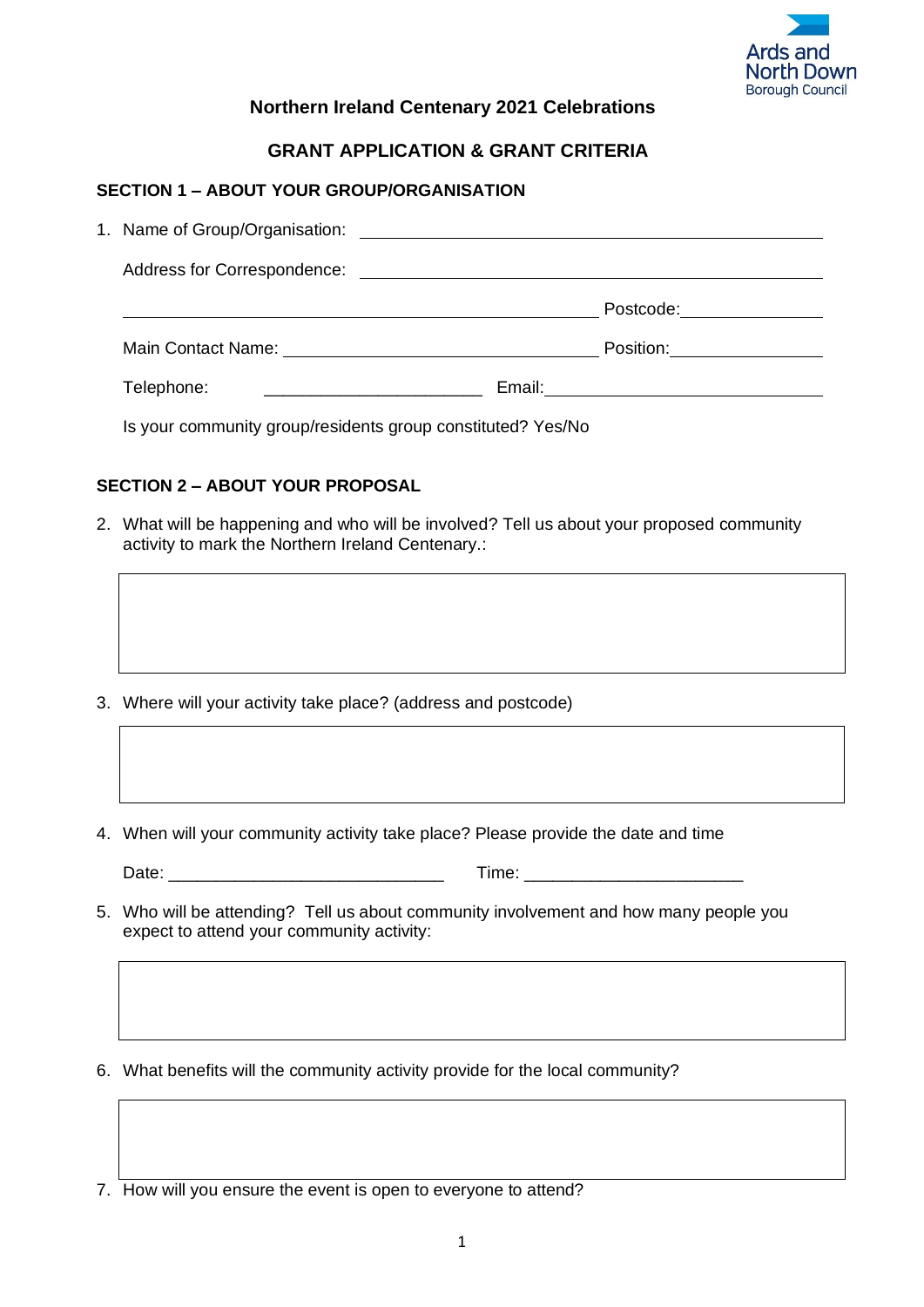- 8. Do you have the permission of the property owner or land owner where the event is to take place? Yes/No
- 9. Will you be closing any roads as part of your community activity? Yes/No (If yes please refer to the guidance notes).
- 10. How will you ensure that your community event is Covid 19 compliant and follows any existing Public Health guidelines?

# **SECTION 3 – COSTS**

11.Please give a detailed breakdown of the total cost of your community activity and **those costs applied for thought this application**? **Maximum amount available is £500**.

| $\tilde{\phantom{a}}$<br><b>Items of Expenditure</b> | <b>Total Costs</b> | <b>Costs applied for</b><br>through this<br>application |
|------------------------------------------------------|--------------------|---------------------------------------------------------|
|                                                      |                    |                                                         |
|                                                      |                    |                                                         |
|                                                      |                    |                                                         |
|                                                      |                    |                                                         |
|                                                      |                    |                                                         |
| <b>TOTAL AMOUNT</b>                                  |                    |                                                         |

**PLEASE NOTE THIS GRANT MAY NOT BE USED FOR THE PURCHASE OR SALE OF ALCOHOL**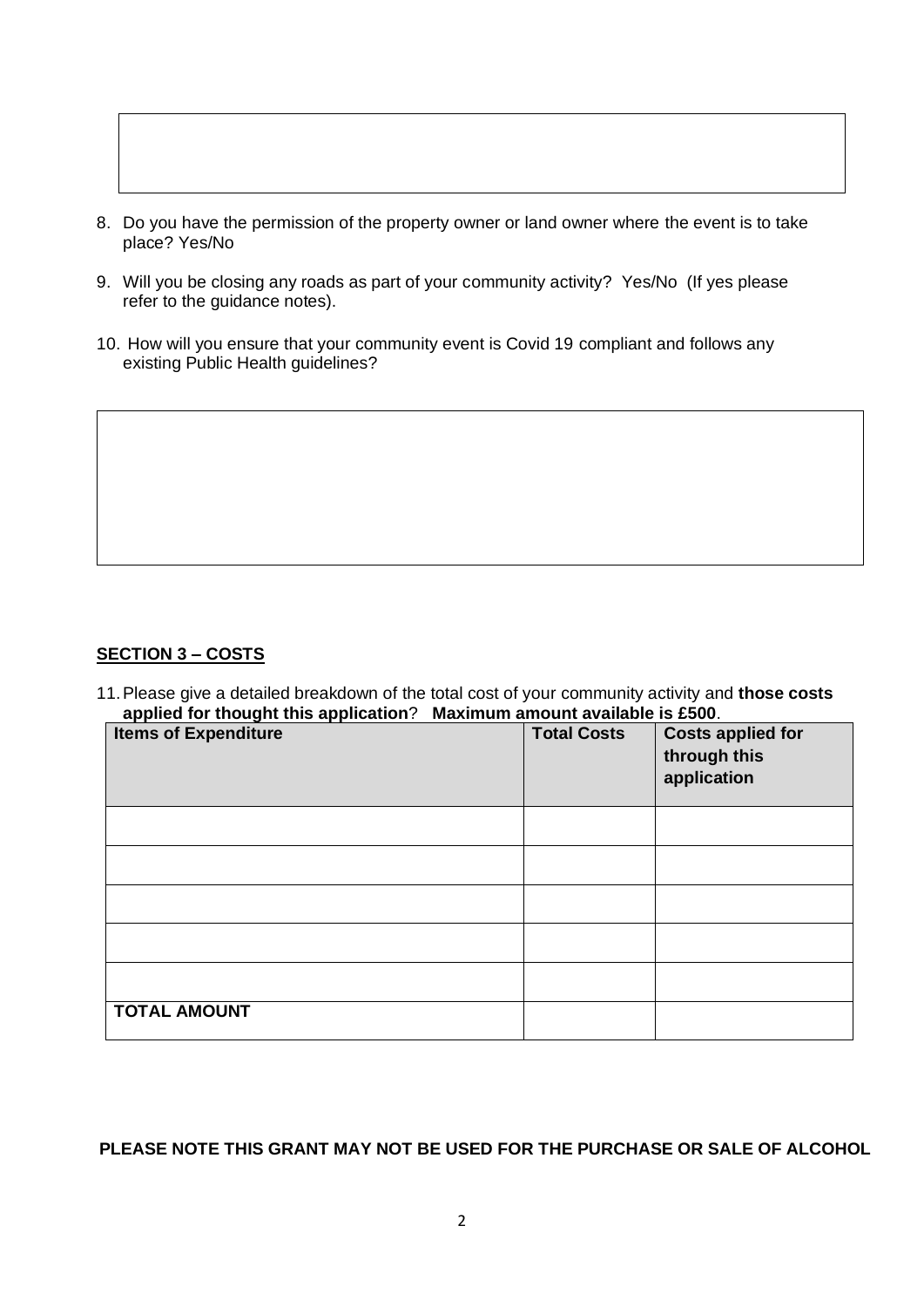12.Will your group need to raise other funds to hold your community activity, if so how will you do this?

# **DECLARATION**

We declare that this application is made with the authority and consent of the above constituted community/residents group and that the information provided is true, accurate and complete.

Name (in capitals):

Position held:

Signature (on behalf of the applicant):

Date:

Applications will be assessed against set criteria on a first come first served basis until the funding allocated to the NI Centenary Fund is depleted.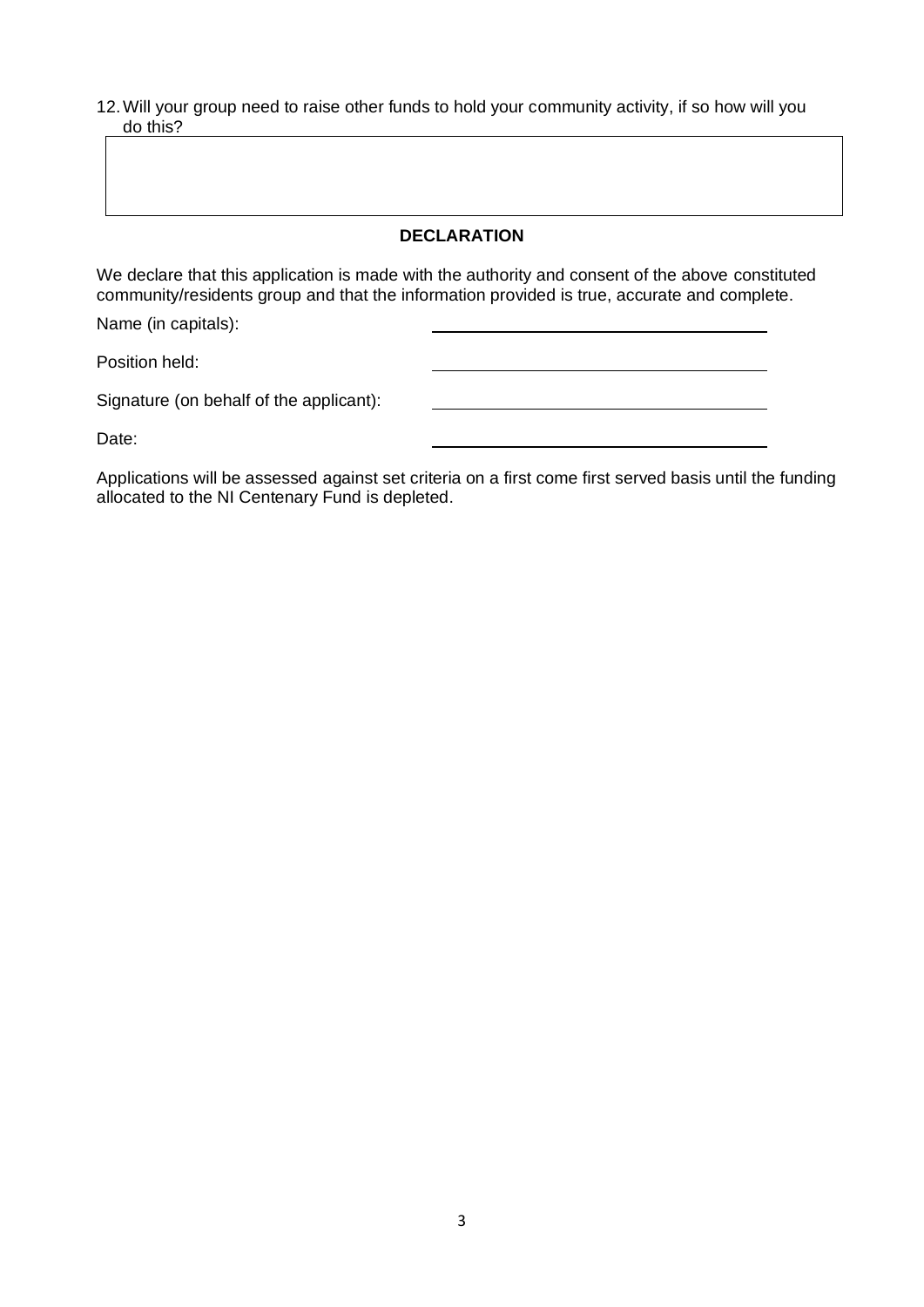#### **Freedom of Information**

Ards and North Down Borough Council is subject to the provisions of the Freedom of Information Act 2000. This Act came into operation on 1<sup>st</sup> January 2005. Applicants should be aware that the information provided in the completed application document could be disclosed in response to a request under the Freedom of Information Act.

The Council will proceed on the basis of disclosure unless an appropriate exemption applies. No information provided by applicants will be accepted "in confidence" and Ards and North Down Borough Council will not accept liability for loss as a result of any information disclosed in response to a request under the Freedom of Information Act.

Ards and North Down Borough Council does not have a discretion regarding whether or not to disclose information in response to a request under the Freedom of Information Act, unless an exemption applies. Decisions in relation to disclosure will be taken by appropriate individuals in Ards and North Down Borough Council having due regard to the exemptions available and the Public Interest. Applicants should be aware that despite the availability of some exemptions, information may still be disclosed if the Public Interest in its disclosure outweighs the Public Interest in maintaining the exemption. Applicants are required to highlight information included in the application documents which they consider to be commercially sensitive or confidential in nature, and should state the precise reasons, why that view is taken. In particular, issues concerning trade secrets and commercial sensitivity should be highlighted. Applicants are advised against recording unnecessary information.

In accordance with the Lord Chancellors Code of Practice on the discharge of public functions, Ards and North Down Borough Council will **not** accept any contractual term that purports to restrict the disclosure of information held by the Council in respect of the contract or grant process save as permitted by the Freedom of Information Act. The decision whether to disclose information rests solely with Ards and North Down Borough Council.

Ards and North Down Borough Council will consult with applicants, where it is considered appropriate, in relation to the release of controversial information.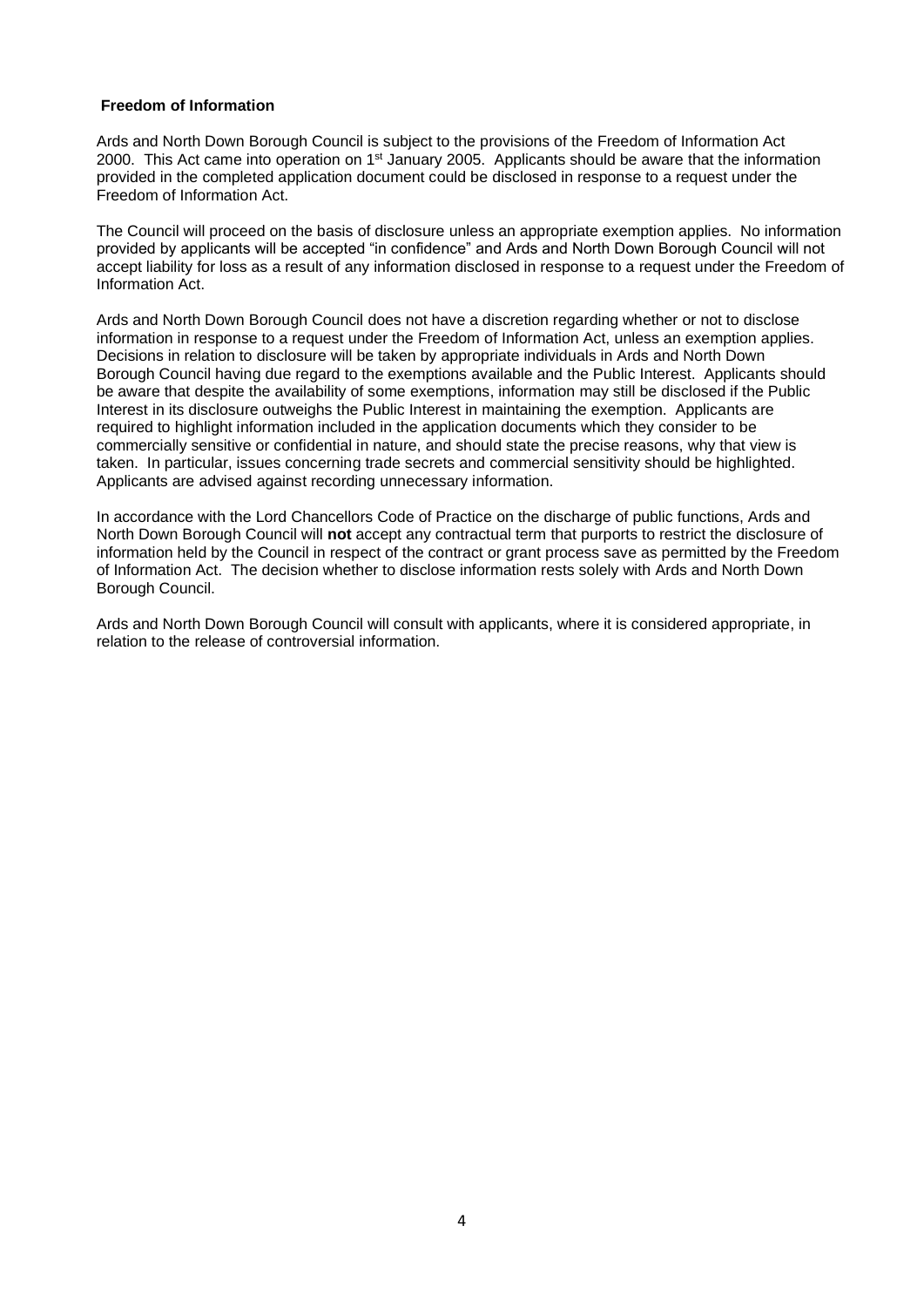# **GRANT APPLICATION AND CRITERIA**

# **1. Purpose and Eligibility**

Applications are invited from constituted community and/or resident's groups who wish to apply for funding towards the costs involved in organising local neighbourhood events, within Ards and North Down Borough Council in celebration or commemoration of the setting up of the State of Northern Ireland.

# **2. Time-frame**

All community activities must be held between March 31<sup>st</sup> and December 30th 2021.

# **3. Council Land**

If your application is successful you should be aware that if the community activity is to be held on Council land, that appropriate permission must be applied for. To apply for permission please contact the Compliance Section, [alan.gowdy@ardsandnorthdown.gov.uk](mailto:alan.gowdy@ardsandnorthdown.gov.uk) or telephone 028 91824075

# **4. Road Closures**

If your application is successful you should be aware that if a road is to be closed as part of your community activity, that appropriate permission must be applied for. To seek further advice and apply for Road Closure permission please contact the Licensing and Regulatory Services Section, [david.brown@ardsandnorthdown.gov.uk](mailto:david.brown@ardsandnorthdown.gov.uk) or telephone 0300 013 3333.

# **5. Covid 19 Compliant**

If your application is successful organisers of subsequent community activities must ensure that they are Covid 19 compliant with regards to Public Health guidelines at the time of the community activity concerned.

#### **6. Financial Information**

Funding for all successful applicants will be issued upon approval, subject to the submission of the organisations bank details, if this information is not already held by the Council. All applicants will be required to submit original invoices, receipts and bank statements in order to verify all funding awarded. If this information is incomplete or not provided or the funding is not spent in line with approved costs, the funding must be repaid to council. **The maximum amount available is £500 per group.**

#### **7. Allocation of Funding**

Grant awards will be made on a first come first served basis to applicants that meet the following criteria.

- Event / Activities to celebrate or commemorate the setting up of the State of Northern Ireland
- Event / Activities are open and inclusive to wider community
- Benefits to community
- Value for money is demonstrated
- Covid 19 Public Heath guidelines Compliant

#### **8. Incomplete Applications**

Incomplete applications will not be considered.